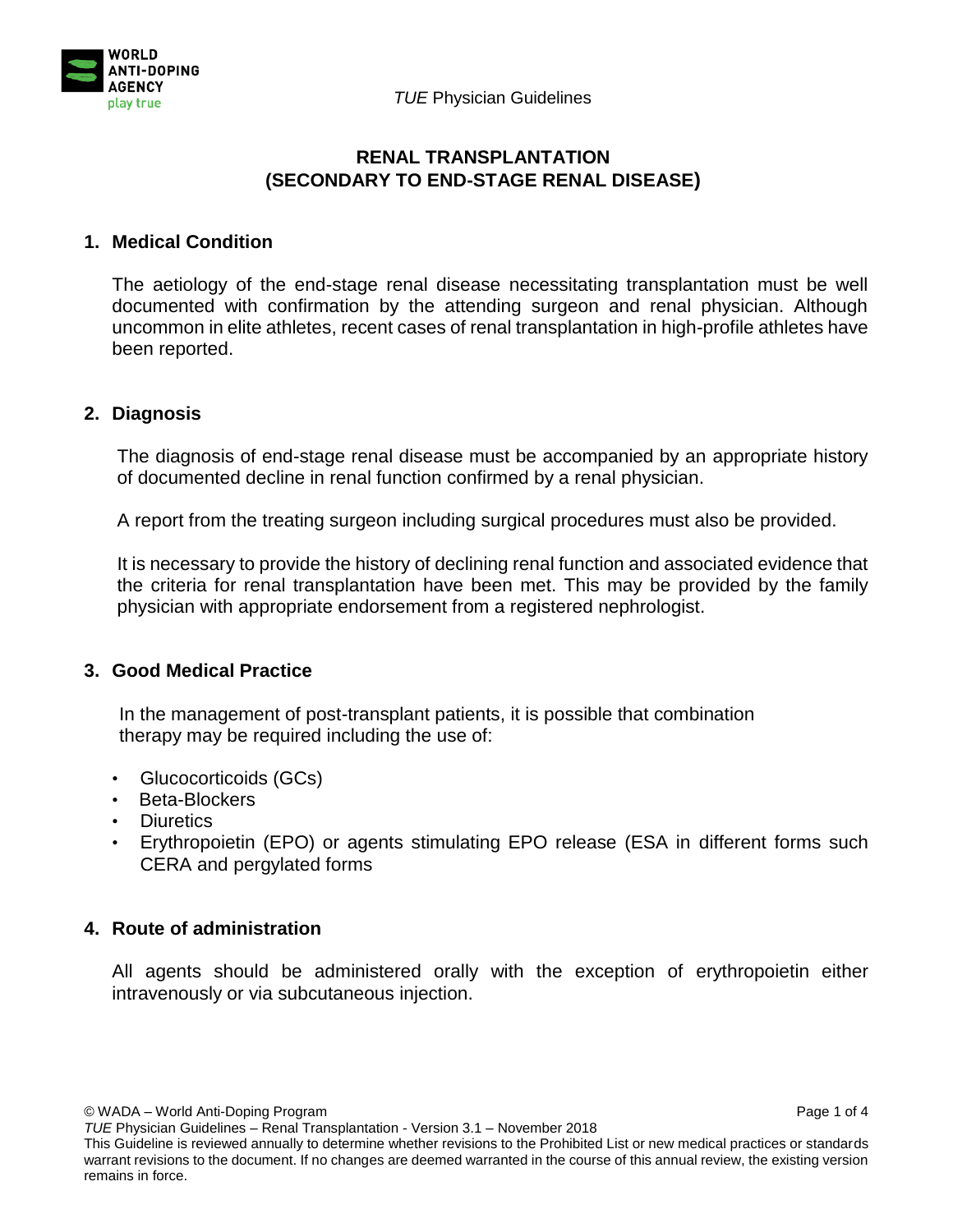

# **5. Frequency of administration**

Daily doses of GCs (5-10mg daily for maintenance), beta-blockers, diuretics and EPO in accordance with current guidelines (see references). For EPO the current guidelines recommend a target haemoglobin of up to 120g/L. EPO should not be prescribed or continued if hemoglobin is greater than 120g/L. At present, Hypoxia-inducible factor (HIF) proyl-hydroxylase inhibitors (GSK 1278863 and FG 2216) have not been recommended for clinical use, and should not be used.

## **6. Recommended duration of treatment**

The treatment is life-long with recommended annual review by a renal physician.

#### **7. Other non-prohibited alternative treatments**

Following renal transplantation, there is no other appropriate, non-prohibited treatment available.

## **8. Consequences to health if treatment is withheld**

Given that the criteria for renal transplantation have been met, the consequences of withholding prescribed treatment from these individuals will impact significantly upon the function of the transplanted kidney as well as the health of that individual. This applies to immunosuppressive therapy (GCs) and cardiovascular medications (including Betablockers).

Most renal transplant recipients will present a history of hypertension secondary to chronic renal disease. Untreated, hypertension appears to be linked to reduced long-term graft and patient survival. Thus, anti-hypertensive therapy, including diuretics, where indicated is essential.

In cases where moderate graft impairment is confirmed, patients may require EPO supplementation due to reduced EPO production. EPO therapy is indicated as per guidelines for the management of anaemia associated with chronic kidney disease.

#### **9. Treatment monitoring**

Routine assessment of renal function including monitoring of blood pressure will be at the discretion of the renal physician. Haematological and biochemical parameters are routinely measured, so a record of values are readily available to detect any unexpected changes. As noted previously, EPO should not be prescribed or continued when hemoglobin values are greater than 120 g/L.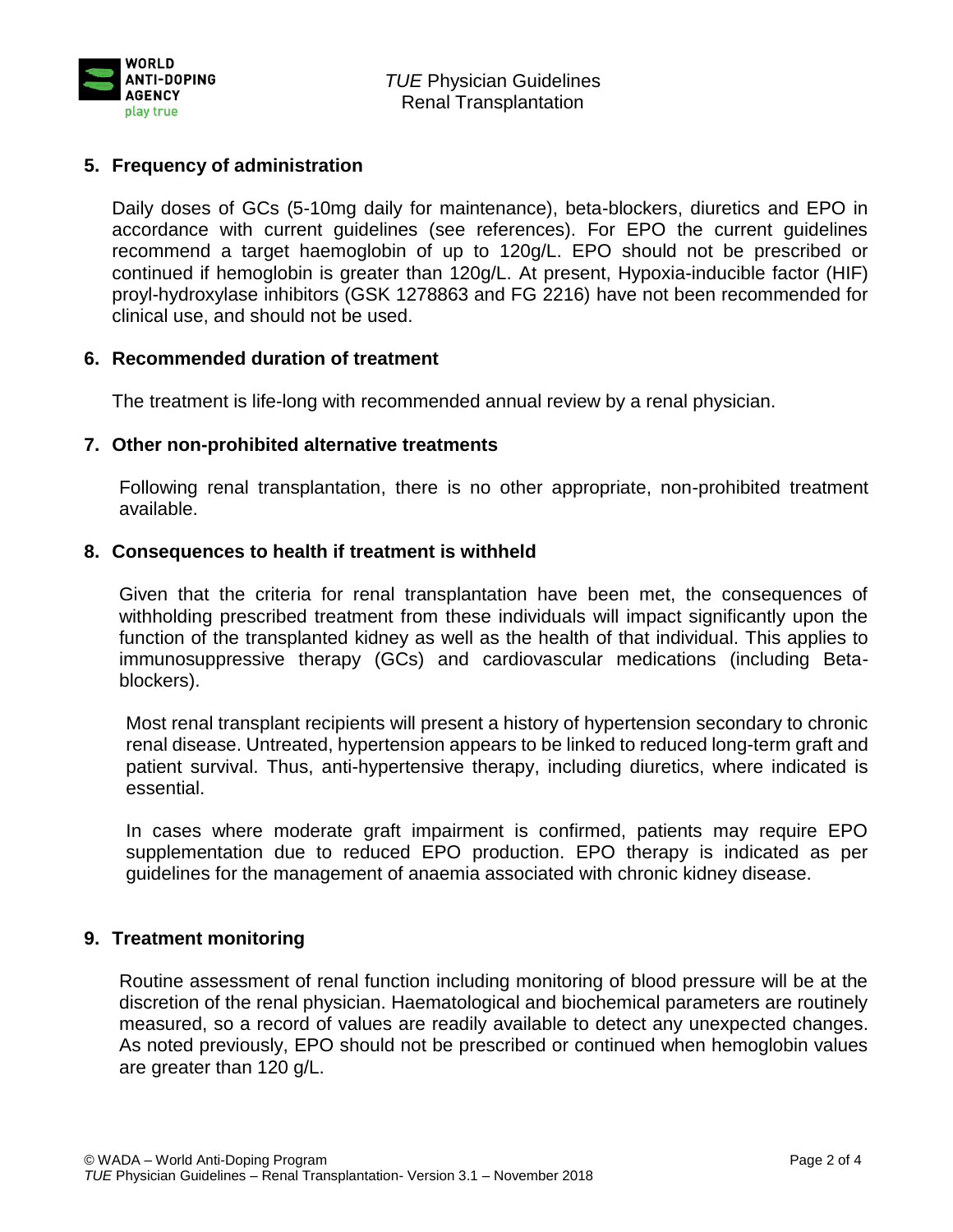

### **10. TUE validity and recommended review process**

Lifetime therapy in accordance with clinical status and an annual review is acceptable. Any changes to the therapeutic regime involving prohibited agents should be well documented and endorsed by a renal physician and form the basis of a revised TUE.

At annual review, athletes treated with EPO should have blood tests including hemoglobin, hematocrit, red blood cell count, reticulocyte count. Values for these parameters over the preceding 12 months should be provided to detect any unexpected changes.

The recommended validity of a TUE for a case of renal transplantation is 10 years, with an annual review required to revalidate, as described above.

## **11. Any appropriate cautionary matters**

Renal transplantation in elite athletes is not a common occurrence. However there are documented contemporary cases and the consistent application of good practice guidelines is essential.